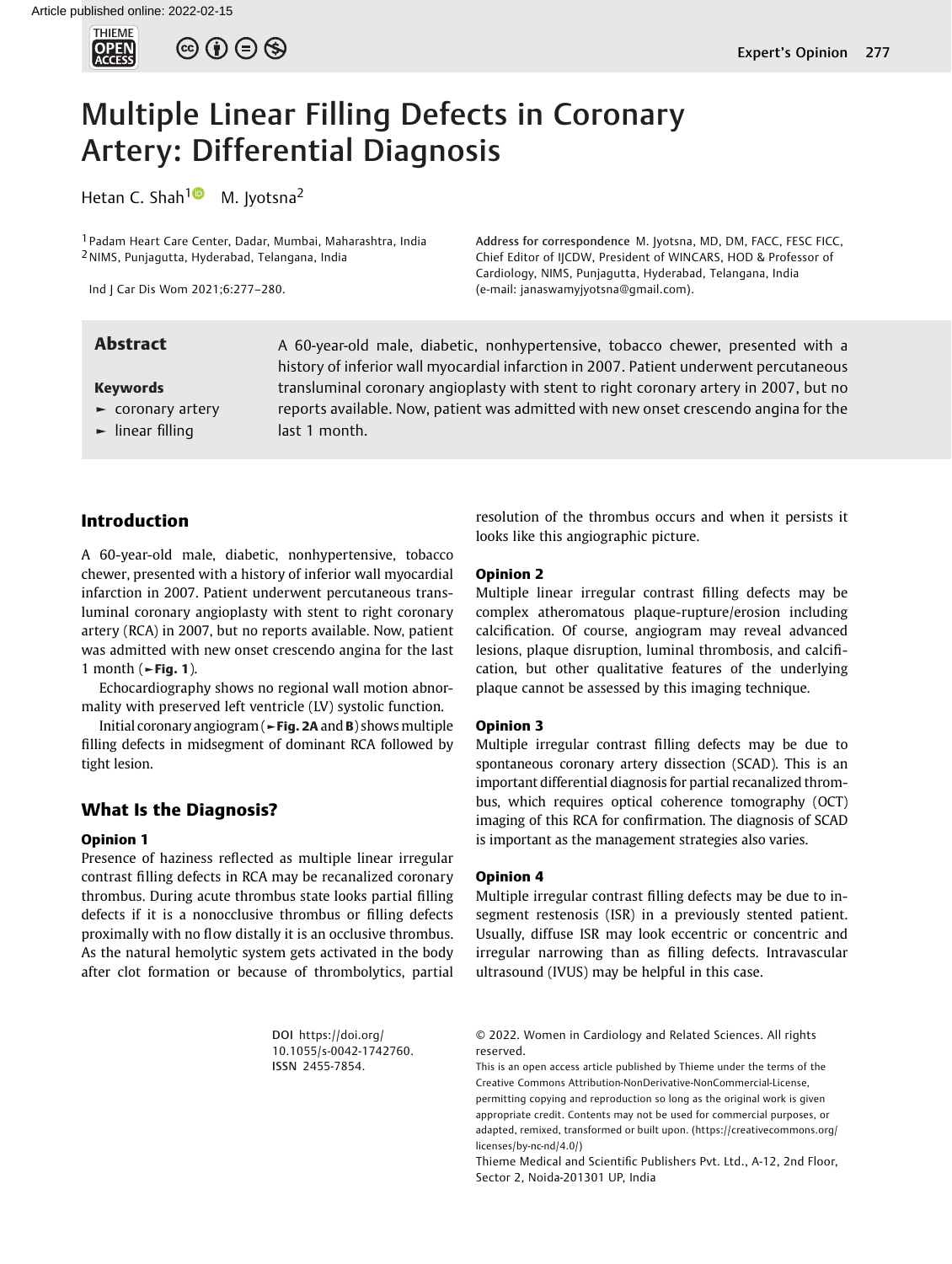

Fig. 1 Electrocardiogram at presentation revealed Inferior wall myocardial infarction.

#### Opinion 5

This type of coronary angiographic picture remotely may be coronary arteritis. Even though there are no specific diagnostic features of arteritis, few may be suggestive like tapered smooth narrowing has been described in cases of giant cell arteritis, skip lesions in Takayasu's arteritis and beads on a string or nodular appearance due to multifocal aneurysms in polyarteritis nodosa.

# Expert Opinion

Major limitation of coronary angiography is in case of multiple linear filling defects or haziness diagnosis is not



Fig. 2 (A) Multiple filling defects in midseqment of dominant right coronary artery followed by tight lesion—left anterior oblique view. (B) Multiple filling defects in midsegment of dominant right coronary artery followed by tight lesion—lateral view.

specific. Coronary imaging either with  $OCT<sup>1</sup>$  or IVUS may help in characterizing the coronary lesion of this type.

What type of imaging is preferred in this case?

#### Opinion 1

Intracoronary imaging with IVUS and/or OCT is a useful tool to diagnose and characterize multiple luminal filling defect lesions and their functional significance. OCT is more powerful than IVUS in diagnosis of complex coronary lesions due to its high resolution and deeper penetration power compared to IVUS.

#### Opinion 2

OCT plays a very important role in identifying the lesion characteristic of multiple filling defects whose differential diagnoses include coronary arteritis, spontaneous coronary dissection with intraluminal thrombus. Studies have demonstrated that old coronary thrombi undergo gradual recanalization associated with neovascularization. This correlation has been strengthened by OCT studies that demonstrate excellent correlation of histopathology samples with coronary imaging techniques.

# Further Case Details

First balloon dilatation is required to pass the OCT. The OCT imaging of RCA was performed on an 6F guide catheter compatible DRAGONFLY OPTIS (Abbott vascular, United States). ►Fig. 3 showed the features of partially recanalized honeycombed thrombus<sup>2</sup> and  $\rightarrow$ **Fig. 4** showed similar features in zoomed view. ►Fig. 4 showed dissection in the distal lesion after balloon dilatation.

Percutaneous coronary intervention (PCI) of RCA was done successfully with stents covering both partially recanalized thrombus and distal lesion with dissection  $(-$ Fig. 5).<sup>3</sup>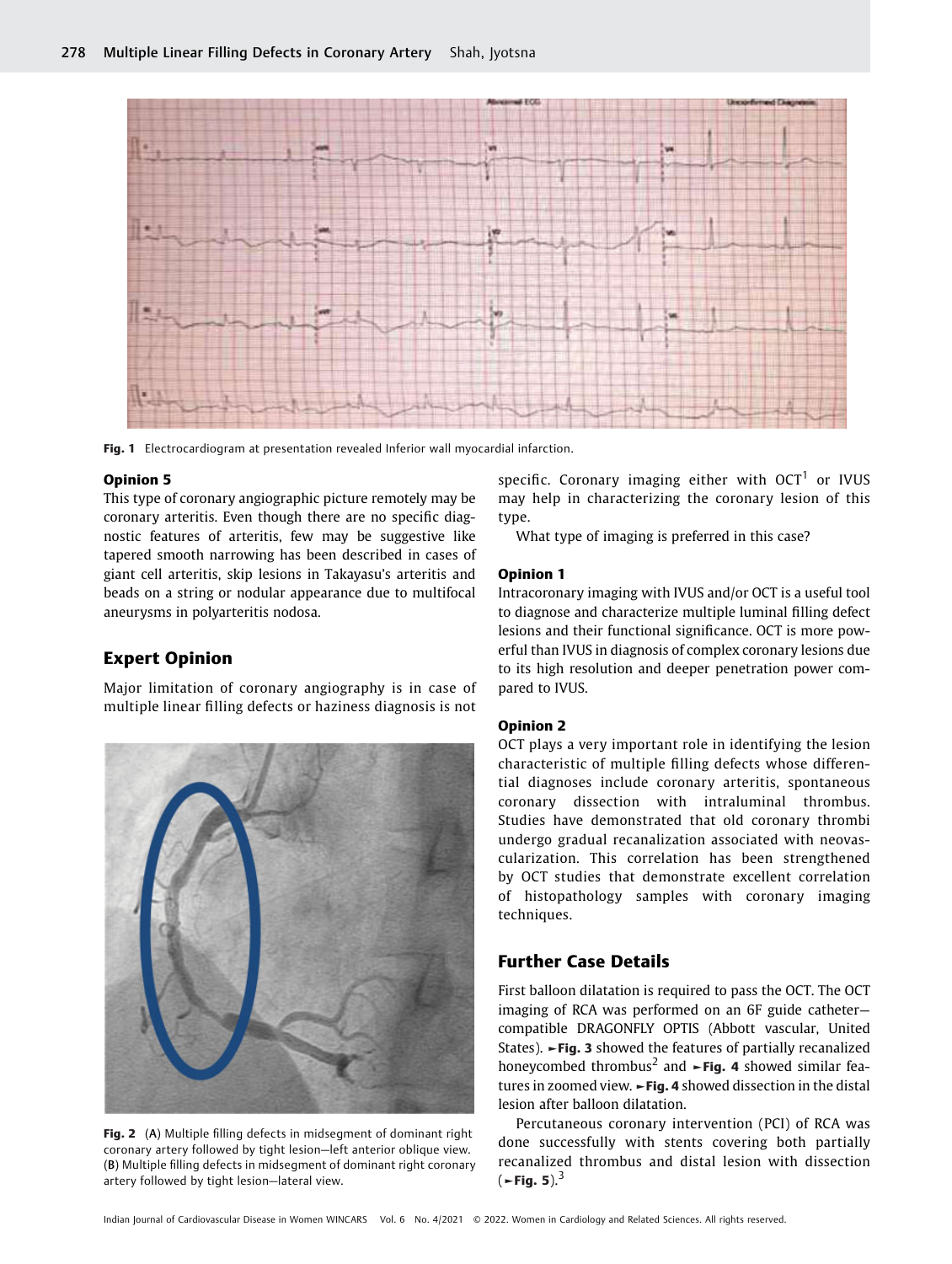

Fig. 3 Optical coherence tomography (OCT) finding showed a partially recanalized honeycombed thrombus in mid-right coronary artery (RCA) with a flap dissection over the distal RCA at the balloon dilatation site with 80% long tubular lesion in mid- and distal-RCA.

Post-procedure OCT showed good approximation of stents  $($   $\blacktriangleright$  Fig. 6).

Patient was discharged on dual antiplatelet therapy and on 3 months follow-up no evidence of inducible ischemia was found.



Fig. 5 Based on the findings and large area of ischemia and dominant right coronary artery coronary circulation, percutaneous coronary intervention with balloon angioplasty and two drug-eluting stents (DES) (XIENCE PRIME  $4 \times 38$  mm DES distally and XIENCE PRIME  $4 \times 23$  mm DES proximally) was done successfully.

# Final Diagnosis

Ischemic heart disease, old inferior wall myocardial infarction, post-PCI stent to PDA (2007), recent onset angina, single vessel disease – multiple linear filling defects RCA (OCT diagnosis of spontaneous recanalization of coronary thrombus (SRCT) with good LV function and coronary risk factors diabetes mellitus and tobacco chewer.



Fig. 4 Flap dissection (A) with multiple intraluminal channels of various sizes with honeycomb like appearance or lotus root like appearance or Swiss cheese like pattern noted (B).